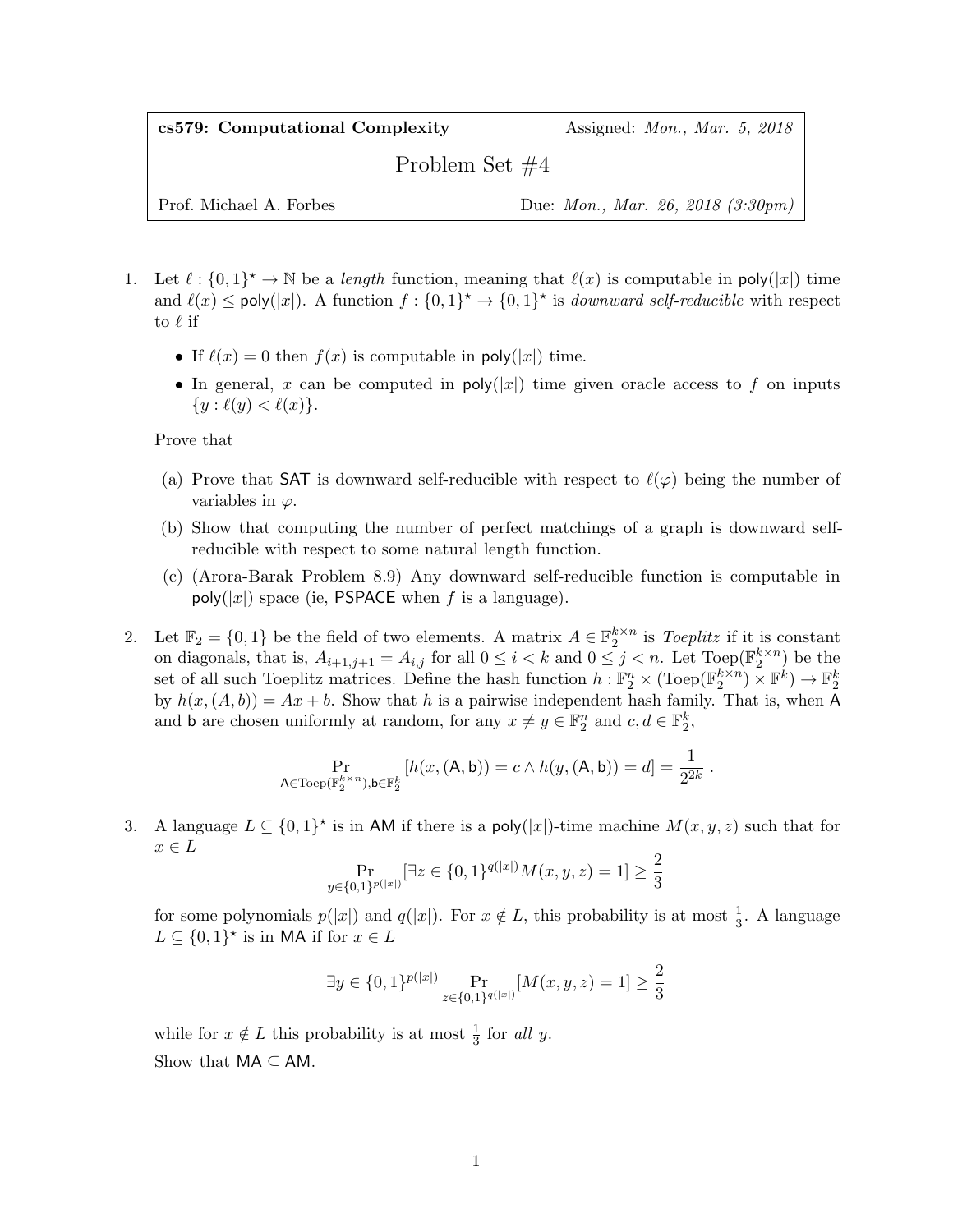4. Say that a language  $L \subseteq \{0,1\}^*$  is in  $\mathsf{AM}_\delta$  if there is a poly(|x|)-time machine  $M(x, y, z)$  such that for  $x\in L$ 

$$
\Pr_{y \in \{0,1\}^{p(|x|)}}[\exists z \in \{0,1\}^{q(|x|)} M(x,y,z) = 1] \ge \frac{1}{2} + \delta
$$

for some polynomials  $p(|x|)$  and  $q(|x|)$ . For  $x \notin L$ , this probability is at most  $\frac{1}{2} - \delta$ . Thus,  $AM_{\frac{1}{6}}$  is the usual definition of AM.

Show that  $AM_{\frac{1}{\text{poly}(n)}} = AM_{\frac{1}{2} - \frac{1}{2^{\text{poly}(n)}}}.$